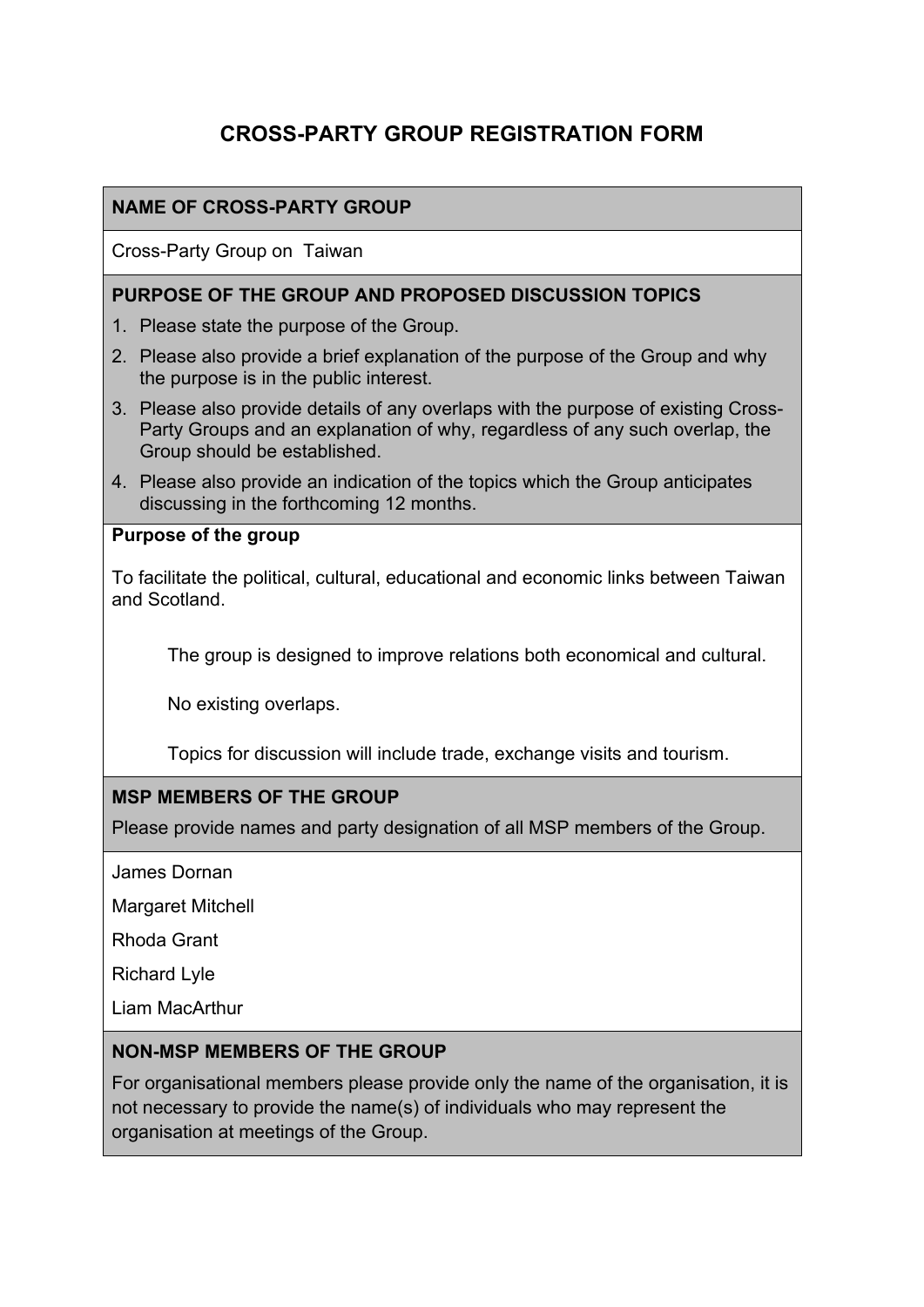|                    | Hsinyen Lai - Secretary    |
|--------------------|----------------------------|
| <b>Individuals</b> | <b>Alex MacKinnon</b>      |
|                    | Angel Lin                  |
|                    | <b>Brian McLeish</b>       |
|                    | <b>Candy Lotus</b>         |
|                    | <b>Chen Burger</b>         |
|                    | Chen Yen Fa                |
|                    | Chia Ling Yang             |
|                    | Chimin Wu                  |
|                    | Chiu Wen Hsiung            |
|                    | <b>Craig Ballard</b>       |
|                    | Deirdre Kinloch Anderson   |
|                    | <b>Donald Anderson</b>     |
|                    | Douglas Kinloch Anderson   |
|                    | <b>Klaus Staubermann</b>   |
|                    | Gari Donn                  |
|                    | Hung-Chieh Chang           |
|                    | <b>Ellie Casson</b>        |
|                    | <b>Emma Wheater</b>        |
|                    | Eric Milligan              |
|                    | Hsien-Lin Ro               |
|                    | lan Irvin                  |
|                    | lan McKee                  |
|                    | <b>Isabella Morton</b>     |
|                    | Jack Lin                   |
|                    | Jenny Chen                 |
|                    | Jhenyi Wu                  |
|                    | Jim Ramage                 |
|                    | John Kinloch Anderson      |
|                    | John Leighton              |
|                    | Kevin McLoughlin           |
|                    | Li Feng Su                 |
|                    | <b>Lindsey Low</b>         |
|                    | Lisa Hsu                   |
|                    | <b>Lord Andrew Hardie</b>  |
|                    | <b>Martin Bell</b>         |
|                    | <b>Martin Hunt</b>         |
|                    | Maya Lu Luna Schumacher-Lu |
|                    | <b>Martino Chan</b>        |
|                    | Mei Jung Fu                |
|                    | <b>Michael Bates</b>       |
|                    | <b>Michael Clarke</b>      |
|                    | Owen Kelly                 |
|                    | Raffkas Liu                |
|                    | <b>Robert Mitchell</b>     |
|                    | <b>Roger Huang</b>         |
|                    | <b>Ron Hewitt</b>          |
|                    | Simon Chiu                 |
|                    | Siobhan Paterson           |
|                    | Stephen Blackmore          |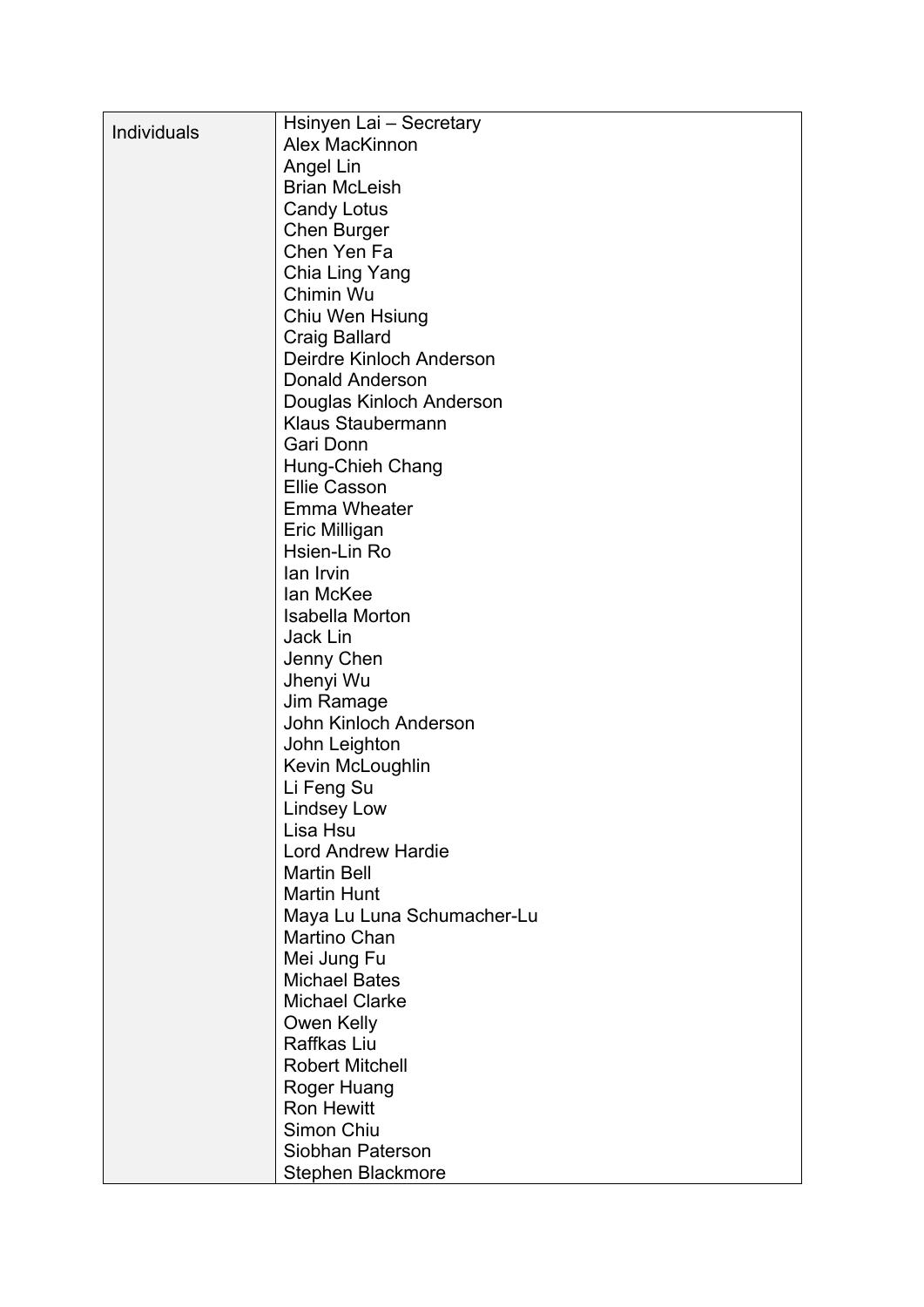|               | <b>Steve Cardownie</b><br>Thomas Lee<br>Tony A.T. Shek<br>Tuang Jung Lee<br>Wei Lee Ger<br>Wei Sheng Hong<br><b>Wingsie Ng</b><br>Winston Wu<br>Yen Yi Lee<br>Yi Chiao Chung<br><b>Mark Hughes</b><br>Rob Munn<br><b>Toni Taylor</b> |
|---------------|--------------------------------------------------------------------------------------------------------------------------------------------------------------------------------------------------------------------------------------|
| Organisations | Taipei Representative Office in the U.K., Edinburgh Office<br><b>National Museums Scotland</b>                                                                                                                                       |

## **GROUP OFFICE BEARERS**

Please provide names for all office bearers. The minimum requirement is that two of the office bearers are MSPs and one of these is Convener – beyond this it is a matter for the Group to decide upon the office bearers it wishes to have. It is permissible to have more than one individual elected to each office, for example, co-conveners or multiple deputy conveners.

| <b>Co-Conveners</b>    | James Dornan MSP, Margaret Mitchell MSP, Rhoda Grant<br><b>MSP</b> |
|------------------------|--------------------------------------------------------------------|
| <b>Deputy Convener</b> | See Above                                                          |
| Secretary              | Hsinyen Lai - Secretary                                            |
| <b>Treasurer</b>       | N/A                                                                |

## **FINANCIAL BENEFITS OR OTHER BENEFITS**

Please provide details of any financial or material benefit(s) the Group anticipates receiving from a single source in a calendar year which has a value, either singly or cumulatively, of more than £500. This includes donations, gifts, hospitality or visits and material assistance such as secretariat support.

### N/A – No financial gain

## **SUBSCRIPTION CHARGED BY THE GROUP**

Please provide details of the amount to be charged and the purpose for which the